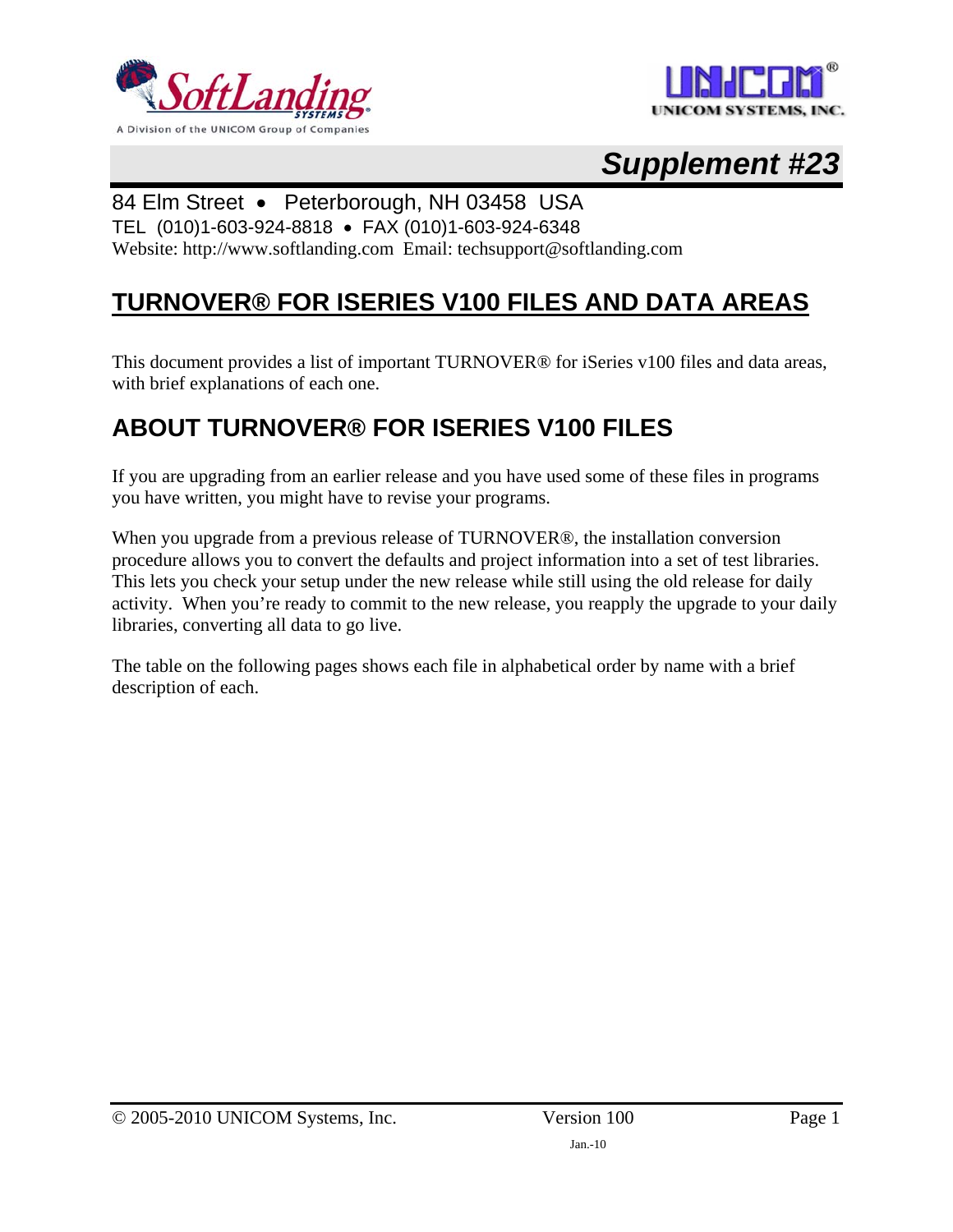| <b>File Name</b> | <b>Description</b>                         | <b>File Name</b> | <b>Description</b>                      |
|------------------|--------------------------------------------|------------------|-----------------------------------------|
| <b>ARCHIVE</b>   | Source Archive                             | <b>TDTYPCM</b>   | Deploy FTP Type Code Commands           |
| <b>ARCHIVE2</b>  | Offline Archive                            | <b>TEMPDSCF</b>  | <b>Temporary Description</b>            |
| <b>CHKAPPF</b>   | <b>Check Application Definition Report</b> | <b>TEMPNAME</b>  | Temporary Name                          |
| QAUOOPT          | PDM User-defined Option                    | TEXPLINF         | Form Line Explode                       |
| TACTIONF         | <b>Object Action</b>                       | TEXPLODF         | Application Explode List                |
| TAGOF            | <b>Approval Group Objects</b>              | <b>TEXPLOGF</b>  | Export File Log                         |
| TAGOITMF         | Approval Group Object Items                | <b>TEXPORTF</b>  | <b>Export Inventory</b>                 |
| <b>TALOF</b>     | <b>Approval List Objects</b>               | TFILTERF         | Saved Filter                            |
| <b>TAPPAUTF</b>  | <b>Application Authority</b>               | <b>TFIXLEVF</b>  | Fix Level                               |
| <b>TAPPDFNF</b>  | <b>Application Definition</b>              | TFKEYF           | <b>Customized F-Key</b>                 |
| TAPPGRPF         | <b>Application Group Approval List</b>     | TFLFLTF          | Form Log Filters                        |
| TAPPLF           | Application                                | TFLROUTF         | Document Checkout                       |
| <b>TAPPLSTF</b>  | <b>Application Approval List</b>           | <b>TFLRTYPF</b>  | <b>Application Document Types</b>       |
| <b>TAPPMSGF</b>  | Form Completion Message                    | <b>TFOLDERF</b>  | Form Document Line                      |
| <b>TAPPNAMF</b>  | Approval List Object Item                  | <b>TFORFUNF</b>  | Form Group Function                     |
| TAPPNMGF         | Approval List Object Group Item            | TFORLOGF         | Form Log                                |
| TAPPPGMF         | <b>Application Notify Programmer</b>       | <b>TFORMF</b>    | Form                                    |
| TAPPRELF         | <b>Application Relationships</b>           | TFORM#F          | Last Used Form#                         |
| TAPPROVF         | Form Approval List                         | TFORMCMF         | Form Comment                            |
| TAPPRSFF         | Apply RSF Command Strings                  | <b>TFORMLDF</b>  | <b>Build Form</b>                       |
| <b>TAPPUSGF</b>  | Approval Group Object Group Users          | TGROUPF          | From Group                              |
| <b>TAPPUSRF</b>  | <b>Approval List Object Entries</b>        | <b>TGRPFORF</b>  | Form Group Processing                   |
|                  | Remote Config Wizard Application           | TJRNLOGF         | Journaling Log                          |
| TAPSWRKF         | Selection                                  | <b>TKEYPRTF</b>  | <b>Keyword Protection</b>               |
| <b>TARCUSG</b>   | Archive File Usage                         | <b>TLANGF</b>    | Language                                |
| TAUDHSTF         | <b>Audit History Report</b>                | <b>TLFMOVEF</b>  | LF Move Log                             |
| TBATBLDF         | Reference Form Build in Batch              | <b>TLFMOV2F</b>  | LF Explode Log                          |
| <b>TBATMANF</b>  | Worklist Batch Management                  | <b>TLIBLF</b>    | Form Library List                       |
| <b>TBUILDF</b>   | Form Build File Description                |                  |                                         |
| TCATAUDF         | Help Tree Category Number                  | <b>TLIBLSTF</b>  | Library List Object                     |
| TCHKAPPF         | <b>Check Application Definition</b>        | <b>TLINECMF</b>  | Form Line Comment                       |
| TCHKBATF         | <b>Check Batch Checkout Control</b>        | <b>TLINEF</b>    | Form Line                               |
| TCHKITMF         | Check Worklist Item                        | TLINECM          | Form Line Comment                       |
| TCHKLSTF         | Check Worklist                             | TLINETMF         | Line Programming Time                   |
| TCMPARMS         | Change Management Parameter Template       | <b>TLOCKF</b>    | Form Lock Check                         |
| <b>TCODOMTF</b>  | Change Object Description Omit Objects     | TLOGF            | Form Log                                |
| TCOMMANF         | Form (Pre/Post-Run) Command                | TLSTPWLF         | Last Programmer Worklist                |
| TCONFLTF         | <b>Conflict Management</b>                 |                  |                                         |
| TCONRSNF         | <b>Conflict Resolution Reason Code</b>     |                  |                                         |
| TCONTRNF         | <b>Conflict Transaction</b>                | <b>TLSTVNDF</b>  | Last Vendor File Used                   |
| <b>TCPYFORF</b>  | Form Copy Log                              |                  |                                         |
| <b>TCPYLINF</b>  | Form Copy Line Sequencing Workfile         | <b>TMBRRPTF</b>  | Audit History Members Database          |
| <b>TCPYWRKF</b>  | Form Copy Selected Form Workfile           | TMLTCHKF         | Multiple Checkout Signoff               |
| TCREATEF         | Line Creation Command                      | TMSGF            | Form Completion Message                 |
| TCVTLOGF         | Type Code Conversion Log                   | <b>TMSGIDF</b>   | Message ID                              |
| TCVTTYPF         | <b>Type Code Conversion</b>                | <b>TNETDSTF</b>  | Network Method Override                 |
| TDAPPCM          | Deploy FTP application commands            | TNXTKEYF         | Form command – Next Key                 |
| TDAPPSV          | Deploy FTP applications                    | <b>TOBJACTF</b>  | <b>Object Action</b>                    |
| TDATAEXF         | *DATA Object Exception                     | <b>TOBJARCF</b>  | Offline Object Archive                  |
| <b>TDEPENDF</b>  | Form Dependency                            | <b>TOBJCMPF</b>  | <b>Object Compare</b>                   |
| TDEPHSTF         | Form Dependency History                    | <b>TOBJRPTF</b>  | Audit History Objects Database          |
| <b>TDEVICEF</b>  | <b>System Device</b>                       | <b>TOBJVERF</b>  | <b>Object Version</b>                   |
| TDFTF            | <b>Application Defaults</b>                | <b>TOBJWRKF</b>  | Audit History Workfile                  |
| TDFTSRCF         | <b>Application Type Code</b>               | <b>TOFFHSTF</b>  | Archived Source                         |
| TDISTF           | <b>Application Distribution Default</b>    | <b>TOPERF</b>    | Authority                               |
| TDIST#F          | Last Used Distribution #                   | <b>TPGMAPP</b>   | Programmer Library Application Settings |
| <b>TDISTHF</b>   | <b>Distribution History</b>                | <b>TPGMRF</b>    | Programmer Profile                      |
| <b>TDLOG</b>     | Deploy FTP Job Log                         | <b>TPGMUSRF</b>  | Programmer User-Defined Text            |
| TDLTLOGF         | Delta Log                                  | <b>TPRJADTF</b>  | Project Audit                           |
| <b>TDLTNXTF</b>  | Next Delta                                 | <b>TPRJAUTF</b>  | Project Authority                       |
| <b>TDLTOBJF</b>  | Delete Object Control                      | <b>TPRJCATF</b>  | <b>Timesheet Category</b>               |
| TDSERVE          | Deploy FTP Servers                         | <b>TPRJCMTF</b>  | <b>Requester Comment</b>                |
| TDSRVCM          | Deploy FTP Server Commands                 | <b>TPRJCSSF</b>  | Wisedesk Category Search String         |
| <b>TDSTDFTF</b>  | <b>Distribution Defaults</b>               | TPRJCTSF         | Wisedesk Category Matching Task         |
|                  |                                            |                  |                                         |

© 2005-2010 UNICOM Systems, Inc. Version 100 Page 2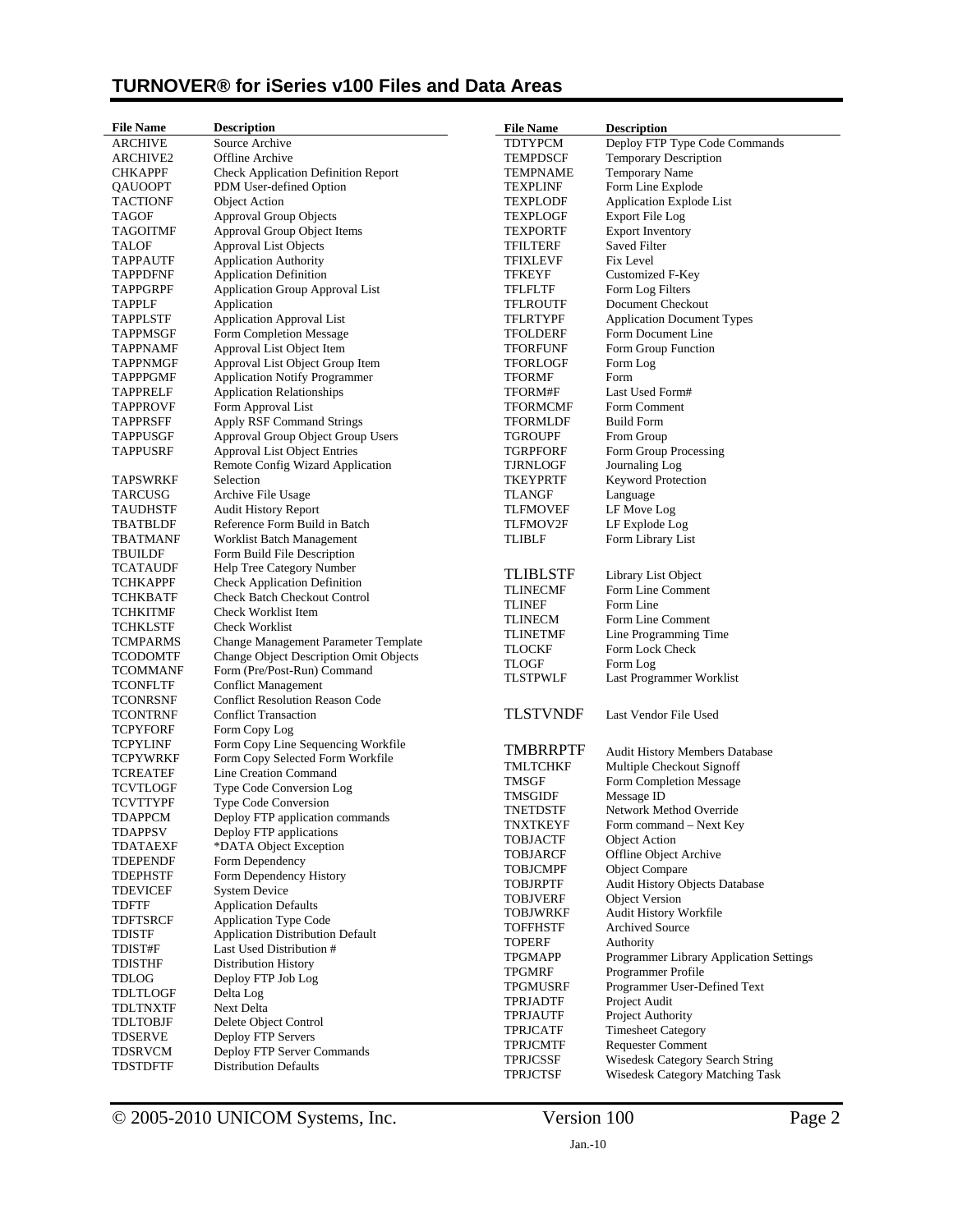| <b>File Name</b> | <b>Description</b>                          | <b>File Name</b>  | <b>Description</b>                       |
|------------------|---------------------------------------------|-------------------|------------------------------------------|
| <b>TPRJDSCF</b>  | Project Details                             | <b>TRCVDFTF</b>   | <b>Application Receive Form Default</b>  |
| TPRJDYNF         | Project Dynamic Update                      | <b>TRCVJOBF</b>   | Receive Form Log                         |
| <b>TPRJEMAF</b>  | <b>Email Address</b>                        | <b>TRCVSLTF</b>   | Create Recovery Form Selection           |
| <b>TPRJEQCF</b>  | <b>Escalation Queue Command</b>             | <b>TRECOVEF</b>   | Delete Lib Error Log                     |
| <b>TPRJEQDF</b>  | <b>Escalation Queue Description</b>         | TREFBATF          | Build Form in Batch Workfile             |
| <b>TPRJEQMF</b>  | <b>Escalation Queue Message</b>             | <b>TRESEQF</b>    | Workfile for Resequencing Form           |
| TPRJEQTF         | <b>Escalation Queue Table</b>               | <b>TRMTDSTF</b>   | Remote Application Distribution Log      |
| TPRJESCF         | <b>Escalation Queue</b>                     | <b>TRMTROLF</b>   | Remote Rollback Control                  |
| TPRJHFPF         | Project Help Tree Fastpath                  | <b>TRMTUPDF</b>   | Remote Application Definition Update Log |
| <b>TPRJHNCF</b>  | Wisedesk Next Category ID                   | TRQSTMPF          | Select Requesters of Related Helpdesk    |
| <b>TPRJLNKF</b>  | Task Link                                   |                   | Project                                  |
| <b>TPRJMKDF</b>  | Project Details Mask Description            | <b>TRSFLOGF</b>   | RSF Log                                  |
| TPRJMSGF         | Project Message                             | <b>TRTNOBJDTA</b> | <b>Return Object Description Data</b>    |
| TPRJMSKF         | Project Details Mask                        | <b>TSETXREF</b>   | X-Ref Defaults                           |
| <b>TPRJOUTF</b>  | Project Outfile                             | <b>TSRCHSTF</b>   | Source Version Archive                   |
| <b>TPRJMSP</b>   | Microsoft Project File Names                | <b>TSRCOUTF</b>   | Checkout                                 |
| TPRJPRJF         | Project                                     | <b>TSTSCODF</b>   | Form Status Codes                        |
| TPRJREQF         | Requester                                   | <b>TSYNCHKF</b>   | <b>Synchronizer Checklist</b>            |
| TPRJRMDF         | <b>Project Report Mask Description</b>      | TSYNCLLF          | Synchronizer Library List                |
| TPRJRMKF         | Project Report Mask                         | <b>TSYNTIMF</b>   | <b>Synchronizer Time Estimate</b>        |
| TPRJRSRF         | Project Resource                            | <b>TSYSTEMF</b>   | <b>System Description</b>                |
| TPRJRTYF         | <b>Requester Type</b>                       | <b>TSYSWRKF</b>   | Remote Config Wizard System Workfile     |
| TPRJRUTF         | Requester User-Defined Field                | TTGSWRKF          | Remote Config Wizard Target Sys Workfile |
| <b>TPRJSTSF</b>  | Project Status Code                         | <b>TTYPEF</b>     | Type Code                                |
| <b>TPRJTCTF</b>  | <b>Wisedesk Category</b>                    | <b>TTYPCONF</b>   | Type Code Conversion                     |
| TPRJTIMF         | Project Timesheet File                      | <b>TUSRCMMF</b>   | <b>Change Management Scheme Methods</b>  |
| TPRJTREF         | Wisedesk Tree                               | TUSRCMSF          | <b>Change Management Scheme</b>          |
| TPRJTRSF         | <b>Task Relationships</b>                   | TUSRCPYF          | User-defined Copy File Methods           |
| TPRJTSKF         | Task                                        | <b>TUSRDFTF</b>   | User-defined Type Code Parameters        |
| TPRJTYPF         | Task Type                                   | TUSRMTHF          | Change Management Method                 |
| TPRJUDFF         | Project User-defined Fields                 | TUSROPTF          | User-defined Option                      |
| TPRJUD1F         | Valid values--Type 1                        | TUSRTYPF          | User-defined Object Type                 |
| TPRJUD2F         | Valid values--Type 2                        | <b>TVCADMF</b>    | Vendor Changes Administrator             |
| TPRJUD3F         | Valid values--Type 3                        | <b>TVCSFLTF</b>   | Vendor Changes Status Filter             |
| TPRJUD4F         | Valid values--Type 4                        | <b>TVCSTSF</b>    | Vendor Changes Status Code               |
| TPRJURDF         | <b>User Report Parameter</b>                | <b>TVNDAPPF</b>   | Vendor Application                       |
| <b>TPRJURHF</b>  | <b>User Report</b>                          | <b>TVNDBATF</b>   | Vendor Changes Batch Job Control         |
| <b>TPRJVAPF</b>  | Project Valid Application                   | <b>TVNDCHGF</b>   | Vendor Change                            |
| TPRJVMKF         | Project Valid Details Mask                  | <b>TVNDHSTF</b>   | Vendor Change File History               |
| TPRJVRMF         | Project Valid Report Mask                   | TWLXOPTF          | Worklist X-Ref Batch Option              |
| TPRJVRPF         | Valid Related Projects                      | <b>TXRFDTAF</b>   | X-Reference                              |
| TPRJVRSF         | <b>Valid Resources</b>                      | <b>TXRFILTF</b>   | X-Reference Filters                      |
| <b>TPRJVSTF</b>  | <b>Valid Status Codes</b>                   | TXRFLG2           | X-Reference Library Build History        |
| TPRJWDAF         | <b>Wisedesk Authority</b>                   | TXRFLOG           | X-Reference Table Build History          |
| TPRMDISF         | PRMDISFORM Control File                     | TXRFSYM           | X-Reference ILE Symbols                  |
| <b>TPWLDFTF</b>  | <b>Programmer Worklist Session Defaults</b> | <b>TXRFUSGF</b>   | X-Ref Usage Code Text                    |
| TPWLRELF         | Worklist Related Applications Workfile      | <b>UFILESM</b>    | MAC-PAC File                             |
| TPWLXREF         | Programmer Worklist X-Ref Workfile          |                   |                                          |

### **Miscellaneous files**

The following files are located in the TURNOVER® for iSeries v100 Product Library, instead of the TURNOVER® for iSeries v100 Data library.

| <b>File Name</b> | <b>Description</b>             |
|------------------|--------------------------------|
| <b>DELTAF</b>    | Source Compare Delta           |
| <b>TENVF</b>     | <b>Environment Definitions</b> |
| <b>TEXITE</b>    | Exit Program Table             |
| <b>TPTFHSTF</b>  | PTF History File               |
| <b>TUSRENVF</b>  | User-environment File          |
|                  |                                |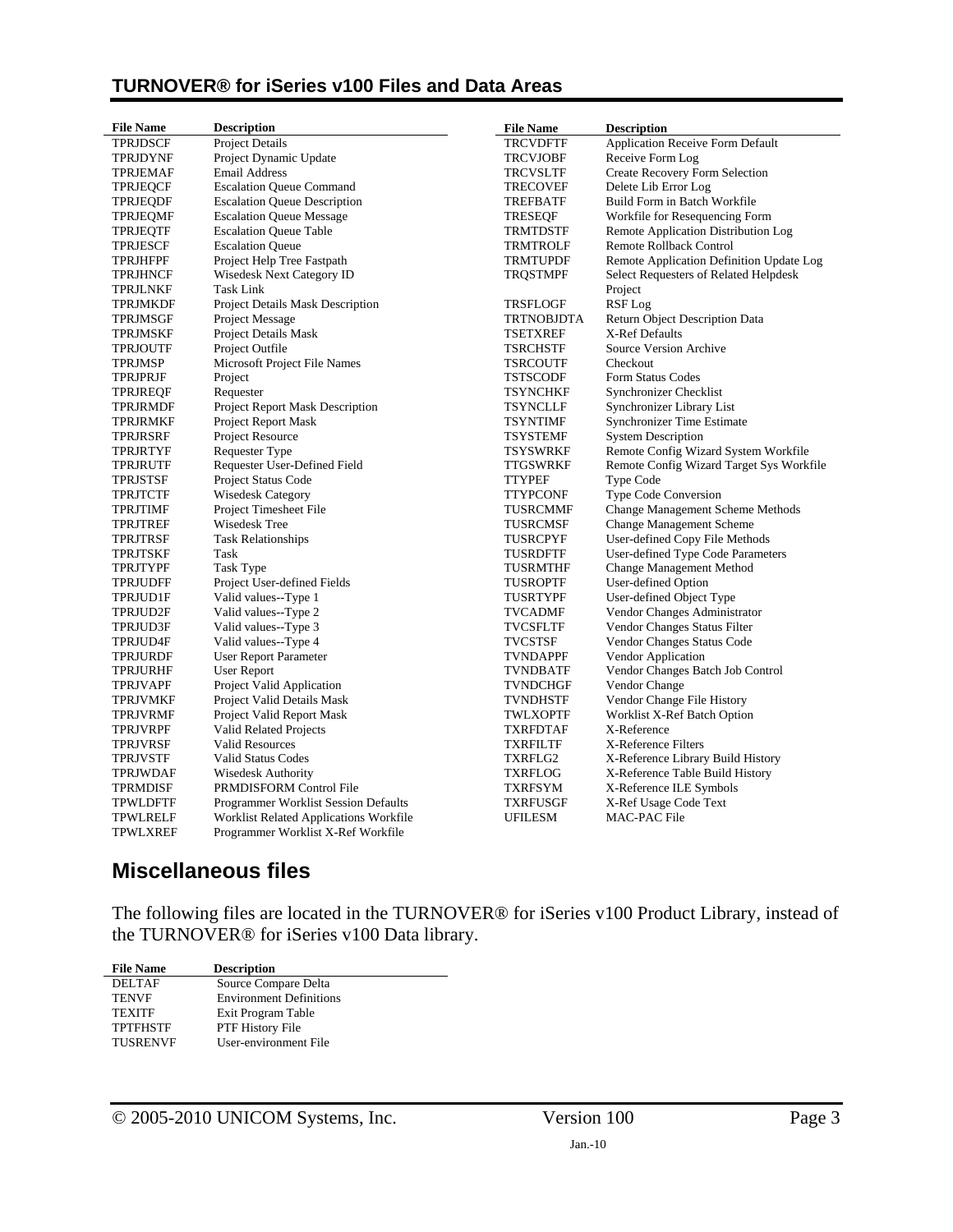# **ABOUT TURNOVER® FOR ISERIES V100 DATA AREAS**

TURNOVER® for iSeries v100 uses data areas in a variety of ways. These TURNOVER® for iSeries v100 data areas reside in the TURNOVER® for iSeries v100 Data library (usually SOFTTURND), except for TAPEDATE, which resides in the product library (usually SOFTTURN).

To set and change data area settings on your system, use the **CHGDTAARA** command. To see current data area settings on your system, use the **DSPDTAARA** command.

| Data Area         | <b>Description</b>                                                        |
|-------------------|---------------------------------------------------------------------------|
| <b>AUTOAR</b>     | TURNOVER® for iSeries v100 global default: Set add/replace                |
|                   | automatically (y/n)                                                       |
| <b>BLDAP</b>      | Rebuild Abstract/Probe cross-reference                                    |
| <b>BLDHWK</b>     | Rebuild Hawkeye cross-reference                                           |
| <b>CASECMD</b>    | TURNOVER <sup>®</sup> for iSeries v100 Main menu option 12 (user-defined) |
| <b>CHKFRMNUM</b>  | Form numbering thresholds and message frequencies (managed by the         |
|                   | SETFRMROL command).                                                       |
| <b>CMPPGM</b>     | Source compare exit program for Synchronizer                              |
| <b>COLVLCHK</b>   | TURNOVER® for iSeries v100 global default: Level checking on              |
|                   | checkout $(y/n)$                                                          |
| <b>COMPNAME</b>   | TURNOVER® for iSeries v100 global default: Company name                   |
| <b>DBRNOSRC</b>   | How to handle inserted LFs with no source                                 |
| <b>DISTSAVE</b>   | Distribution save time (*FORM or *DISTRIB)                                |
| <b>DSTRANWRN</b>  | Automatically distribute forms that have a RAN-WRN status                 |
| <b>DTORULE</b>    | Use the "Delete Test Object" rule                                         |
| <b>FINALQ</b>     | Finalization job queue                                                    |
| <b>GENINFO</b>    | MS Project interface: Start position, search index name                   |
| <b>GRPCHK</b>     | TURNOVER® for iSeries v100 global default: Allow group checkout           |
|                   | (y/n)                                                                     |
| <b>INCLCK</b>     | Include related perm-lock levels                                          |
| <b>LODXREF</b>    | Load cross-reference exit program                                         |
| <b>MRGPGM</b>     | Source Merge exit program for Synchronizer                                |
| <b>NAMESTD</b>    | Naming standard exit program                                              |
| <b>PGMRTIMSHT</b> | Controls whether or not option 8=Pgming Time appears on Form              |
|                   | Maintenance (Billable time in Task Defaults)                              |
| PWL36LIBL         | Library list to use for Programmer Worklist opt 36                        |
| <b>RCVJOB</b>     | Auto-receive job name                                                     |
| <b>RCVJOBQ</b>    | Job queue for Auto Receives                                               |
| <b>RMVXREF</b>    | Remove cross-reference exit program                                       |
| <b>RTGDTA</b>     | Controls TOAUTORCV job's RTGDTA                                           |
| <b>SENDPA</b>     | Send in passive mode (for FTP distribution)                               |
| <b>SRCDATA</b>    | TURNOVER® for iSeries v100 data area for substitute source naming         |
| <b>SRVPGMXREF</b> | Exclude *SRVPGM objects from cross-reference check                        |
| <b>SYNDFTS</b>    | Synchronizer global defaults                                              |
| <b>TAPEDATE</b>   | Last tape date (Stored in library SOFTTURN)                               |
| <b>TDFTDAYM</b>   | Time worked for day (in minutes)                                          |
| <b>TDFTWEEKM</b>  | Time worked for week (in minutes)                                         |

The following list identifies some important TURNOVER® for iSeries v100 data areas.

© 2005-2010 UNICOM Systems, Inc. Version 100 Page 4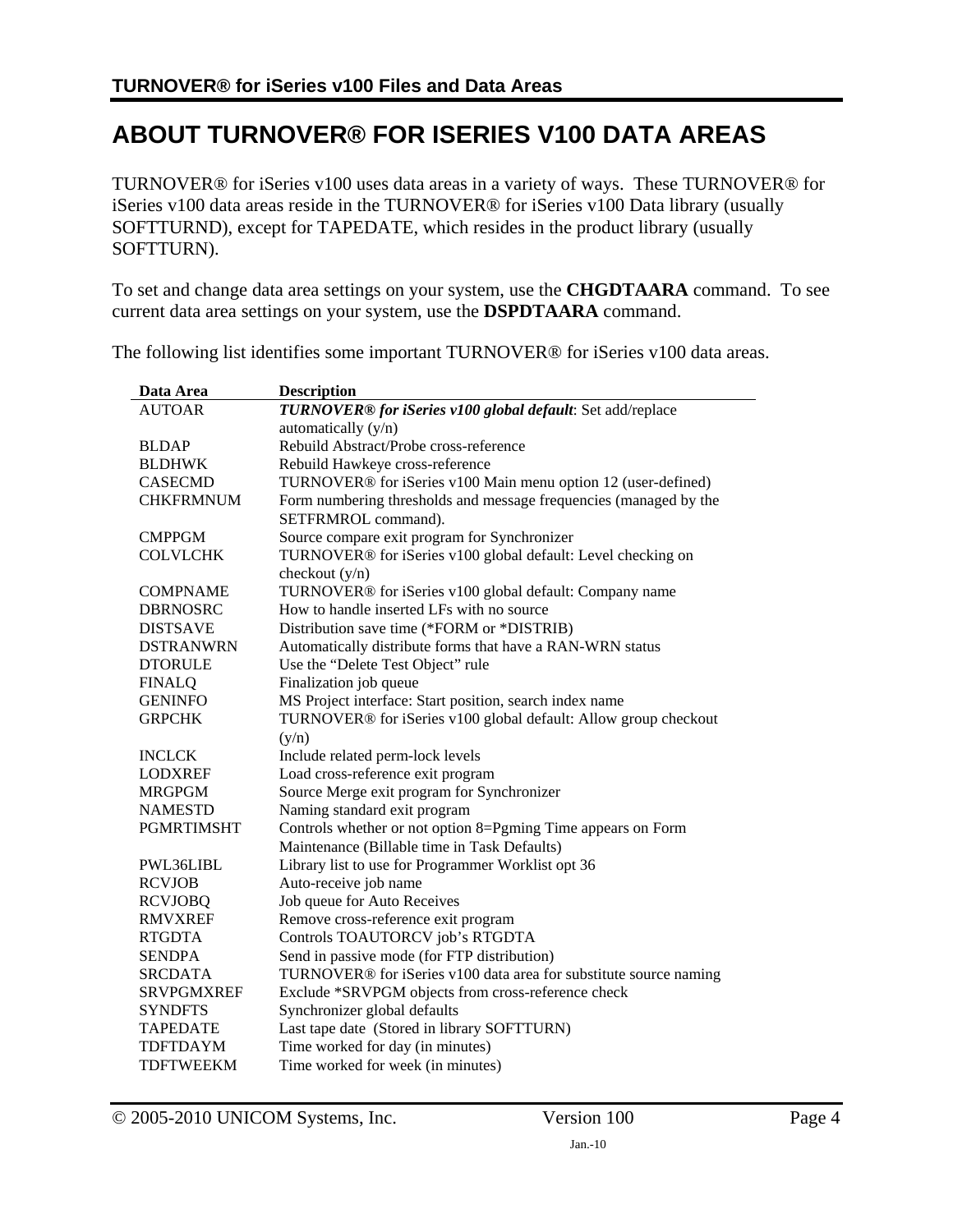| Data Area            | <b>Description</b>                                                          |
|----------------------|-----------------------------------------------------------------------------|
| <b>TDSTJOBQ</b>      | Distribution job queue                                                      |
| <b>TDSTOLDFOR</b>    | Distribute old forms                                                        |
| <b>TENDJRN</b>       | End journaling                                                              |
| <b>TEXTPRCTYP</b>    | External stored procedure type code                                         |
| <b>TGAEONLY</b>      | Restrict access to apps to Graphical Application Designer (GAD) only        |
| <b>TGTRLS</b>        | TURNOVER® for iSeries v100 global default: Target release                   |
| <b>TIMDEPSCH</b>     | Library used for CRTFILLIB on CRTTAATOOL of TIMDEPSCH                       |
| TLIB#                | Maximum number of libraries allowed in a library list.                      |
| <b>TNO2100</b>       | Retain Error Checking report format                                         |
| <b>TOCMPSRC</b>      | TURNOVER® for iSeries v100 compare source parameters                        |
| TOEXIT <sub>1</sub>  | Form finalization processing exit                                           |
| TOEXIT2              | Pre-distribution form exit                                                  |
| TOEXIT3              | Pre-distribution library exit                                               |
| TOEXIT4              | Receive of distribution exit                                                |
| TOEXIT5              | Determining source file names exit                                          |
| TOEXIT8              | Form initialization phase exit                                              |
| TOEXIT9              | Post-checkout exit                                                          |
| TOEXIT <sub>10</sub> | Manual check-in exit                                                        |
| TOEXIT11             | Form completion processing exit                                             |
| TOEXIT <sub>12</sub> | Add a line to TURNOVER® for iSeries v100 form exit                          |
| TOEXIT <sub>13</sub> | Pre-run error check exit                                                    |
| TOEXIT14             | Pre-checkout processing exit                                                |
| TOEXIT15             | Add Programmer Worklist (PWL) item exit                                     |
| TOEXIT16             | Form approval exit                                                          |
| TOEXIT19             | Pre-form group exit                                                         |
| TOEXIT20             | Post-form group exit                                                        |
| TOEXIT21             | Post-receive exit                                                           |
| TOEXIT22             | Post add-line exit                                                          |
| TOEXIT23             | Synchronizer create change impact file exit                                 |
| TOEXIT26             | Related forms creation exit                                                 |
| TOEXIT27             | Remote Configuration Wizard pre-save exit                                   |
| TOEXIT28             | Remote Configuration Wizard post-receive exit                               |
| TOEXIT29             | Form confirmation exit                                                      |
| TOEXIT30             | Conflict resolution exit                                                    |
| TOEXIT31             | Lock check exit                                                             |
| TOEXIT32             | Change checkout exit                                                        |
| TOEXIT33             | Application pre-checkin exit                                                |
| <b>TOEXITXN</b>      | Create command replacement variable exit                                    |
| TOPROJ01             | Timesheet exit                                                              |
| TOPROJ02             | Escalation blackout date/time exit                                          |
| TOPROJ03             | Escalation blackout item exit                                               |
| TOPROJ04             | Task authorization exit                                                     |
| TOPROJ05             | Task validation exit                                                        |
| TOEXITXREF01         | Cross-reference exit 1: RPG source scan                                     |
| <b>TPROTECT</b>      | Protect parameter keyword                                                   |
| <b>TROLLBACK</b>     | Rollback all systems default                                                |
| <b>TSAVDFTS</b>      | Distribution SAVLIB defaults                                                |
| <b>TSCHEMELIB</b>    | TURNOVER® for iSeries v100 Change Management Scheme Library                 |
| TURDS36              | TURNOVER® for iSeries v100 global default: Manage S/36 objects              |
| <b>TURDUNIQ</b>      | TURNOVER <sup>®</sup> for iSeries v100 global default: Require unique names |
|                      | (y/n)                                                                       |

© 2005-2010 UNICOM Systems, Inc. Version 100 Page 5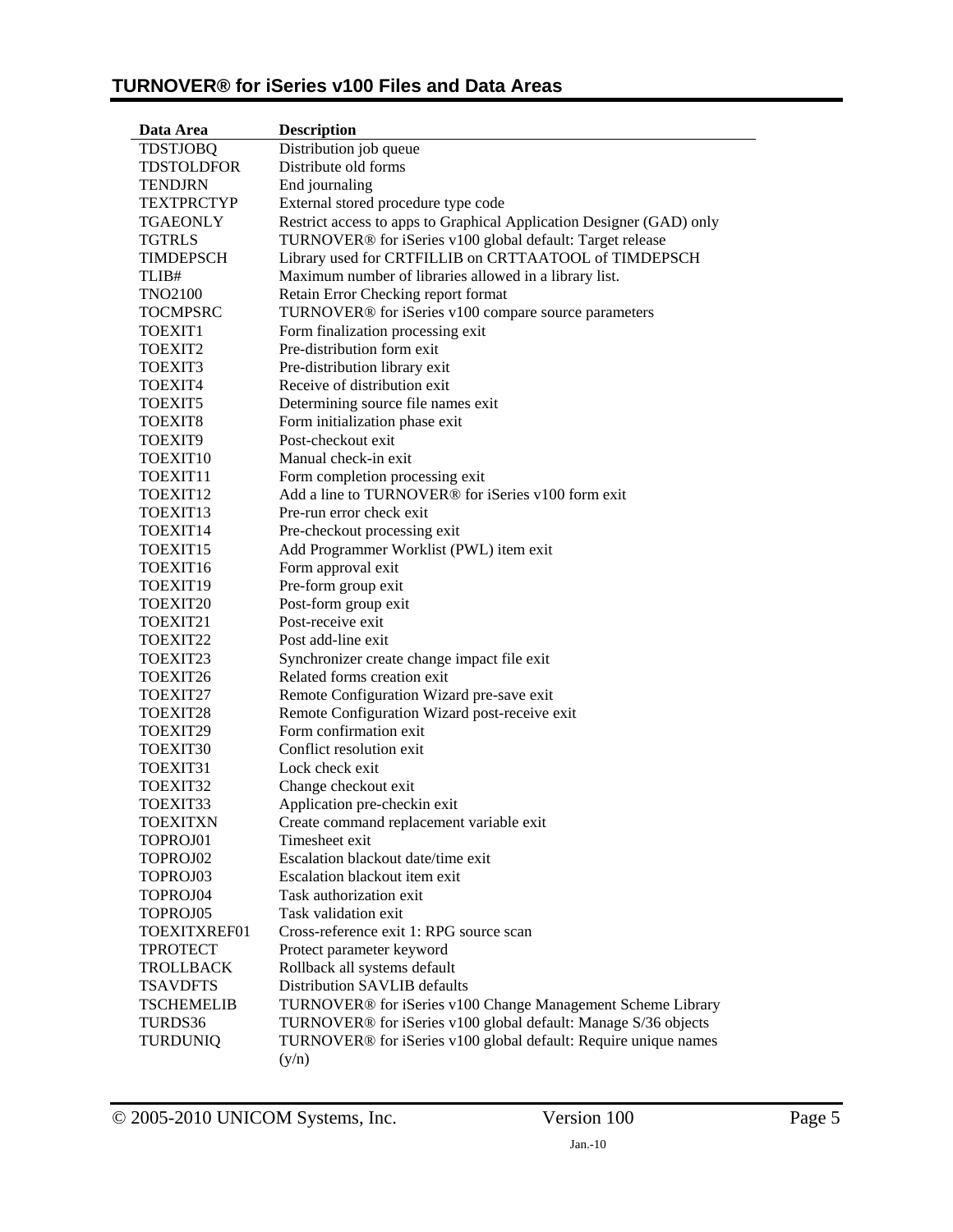| Data Area         | <b>Description</b>                                                         |
|-------------------|----------------------------------------------------------------------------|
| <b>TURDVXRC</b>   | TURNOVER <sup>®</sup> for iSeries v100 view cross reference commands       |
| TURNESCO          | TURNOVER <sup>®</sup> for iSeries v100 escalation queue delay interval     |
| <b>TURPGMR</b>    | TURNOVER <sup>®</sup> for iSeries v100 global default: Programmer check at |
|                   | check-in $(y/n)$                                                           |
| <b>TURUSR</b>     | TURNOVER <sup>®</sup> for iSeries v100 global default: Submit user         |
| <b>XREFOVRFLW</b> | Cross-reference overflow threshold.                                        |